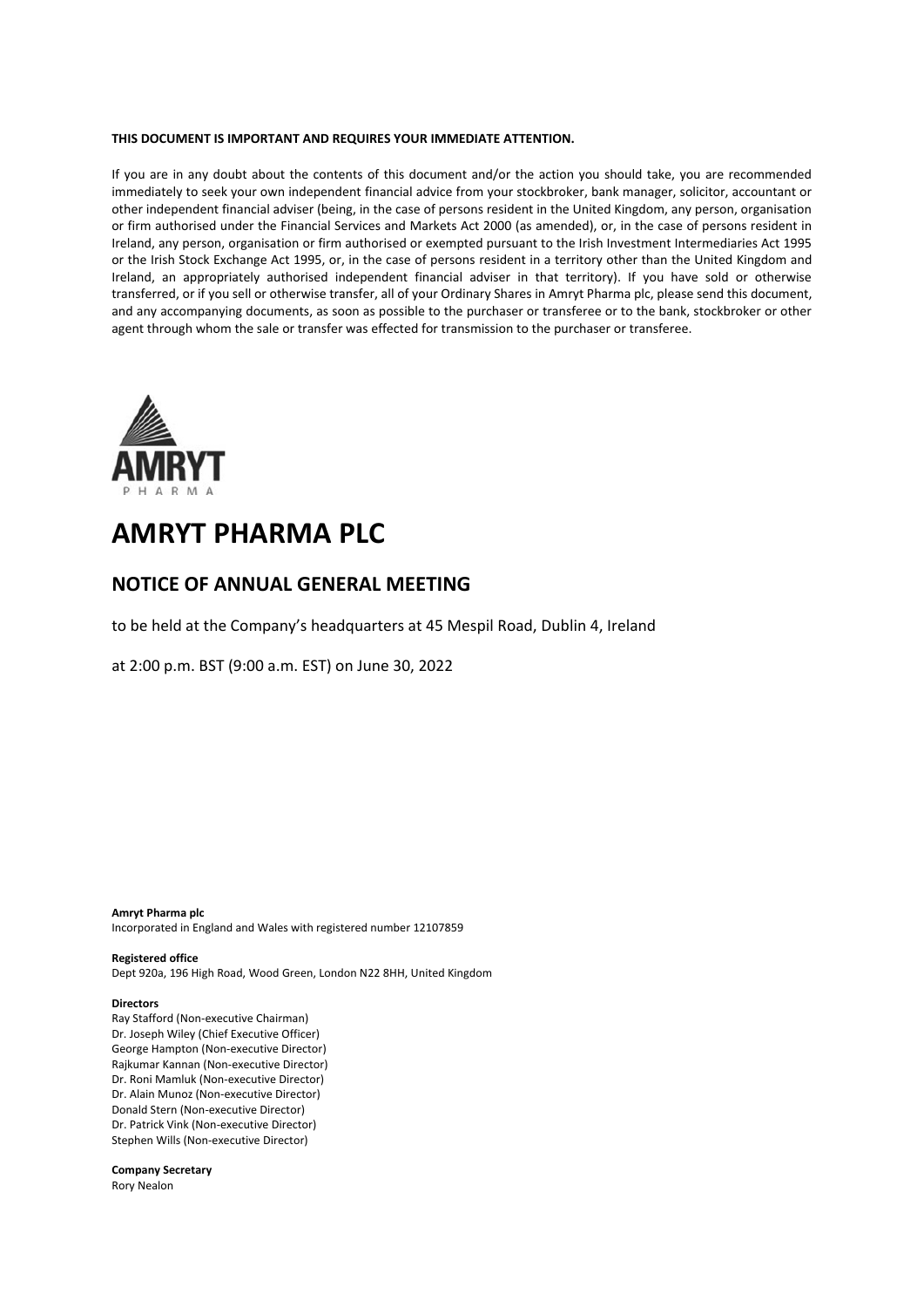### **LETTER FROM THE CHAIRMAN**

#### Dear Shareholder

I am pleased to enclose the notice convening the 2022 annual general meeting of members (the "**AGM**") of Amryt Pharma plc (the "**Company**") to be held at the Company's headquarters at 45 Mespil Road, Dublin 4, Ireland at 2:00 p.m. BST (9:00 a.m. EST) on June 30, 2022. The notice of AGM can be found on pages 7 to 12 of this document, and an explanation of the resolutions to be proposed at the AGM and on which you are invited to vote can be found on pages 4 to 6 of this document.

Capitalised terms used in this document shall have the meaning given to them on pages 13 to 14 of this document.

### **AGM arrangements**

The Directors have decided to hold the AGM at the Company's headquarters in Dublin, Ireland at 2:00 p.m. BST (9:00 a.m. EST) on June 30, 2022. The health and welfare of our Shareholders and colleagues is our priority in making arrangements for the AGM. Therefore, in planning the AGM, we have been mindful above all of the need to ensure a COVID-secure meeting with appropriate social distancing for any Shareholders who might wish, subject to the UK and Irish Governments' ongoing guidance on public gatherings relating to the COVID-19 pandemic, to attend the AGM in person. The Company continues to closely monitor the situation in respect of COVID-19.

The AGM will take place at the time, date and venue stated above. **Shareholders are strongly encouraged to vote in advance of the AGM by appointing the Chairman of the AGM as their proxy. This means that the Chairman of the AGM will be able to vote on their behalf, and in accordance with their instructions, at the AGM.** 

We will continue to monitor developments, including the latest UK and Irish Governments' measures relating to COVID-19, and in the event that the AGM arrangements change, the Company will issue an announcement via our website at https://amrytpharma.com/newsroom/. If you are experiencing any of the symptoms connected with COVID-19 or are a close contact of someone with COVID-19, we would ask that you please do not attend the AGM.

To support engagement with our Shareholders, the Company intends to provide a telephone facility to allow Shareholders to listen to the formal business of the AGM. Any such Shareholder participation via the telephone facility will not constitute formal attendance at the AGM, and Shareholders will not be able to vote on any resolutions via the telephone facility. **We, therefore, strongly encourage you to register your vote in advance in the ways described below, under the heading "***Action to be taken***".** 

**The dial-in numbers for Shareholders (or their duly appointed proxies or corporate representatives) to access the telephone facility are as follows: Ireland: +353 (0) 1 506 0650; UK: +44 (0) 844 481 9752 and US: +1 646 741 3167 (Passcode: 8966839).** Please note that if you appoint any person other than the Chairman of the AGM as your proxy, that person will need to attend the AGM in person to cast your vote as directed. Such person will not be deemed to have attended the AGM in person by dialling into the telephone facility.

The Company also encourages Shareholders to submit questions to, or raise matters of concern in relation to the formal business of the AGM with, the Board by email to ir@amrytpharma.com, to arrive by no later than 2:00 p.m. BST (9:00 a.m. EST) on June 27, 2022. Please include your full name and contact details. The Company will endeavour to answer any questions received by Shareholders by the time specified above during the AGM.

The Board will keep the situation under review and may need to make changes to the arrangements relating to the AGM, including how it is conducted, and Shareholders should therefore continue to monitor the Company's website for any update.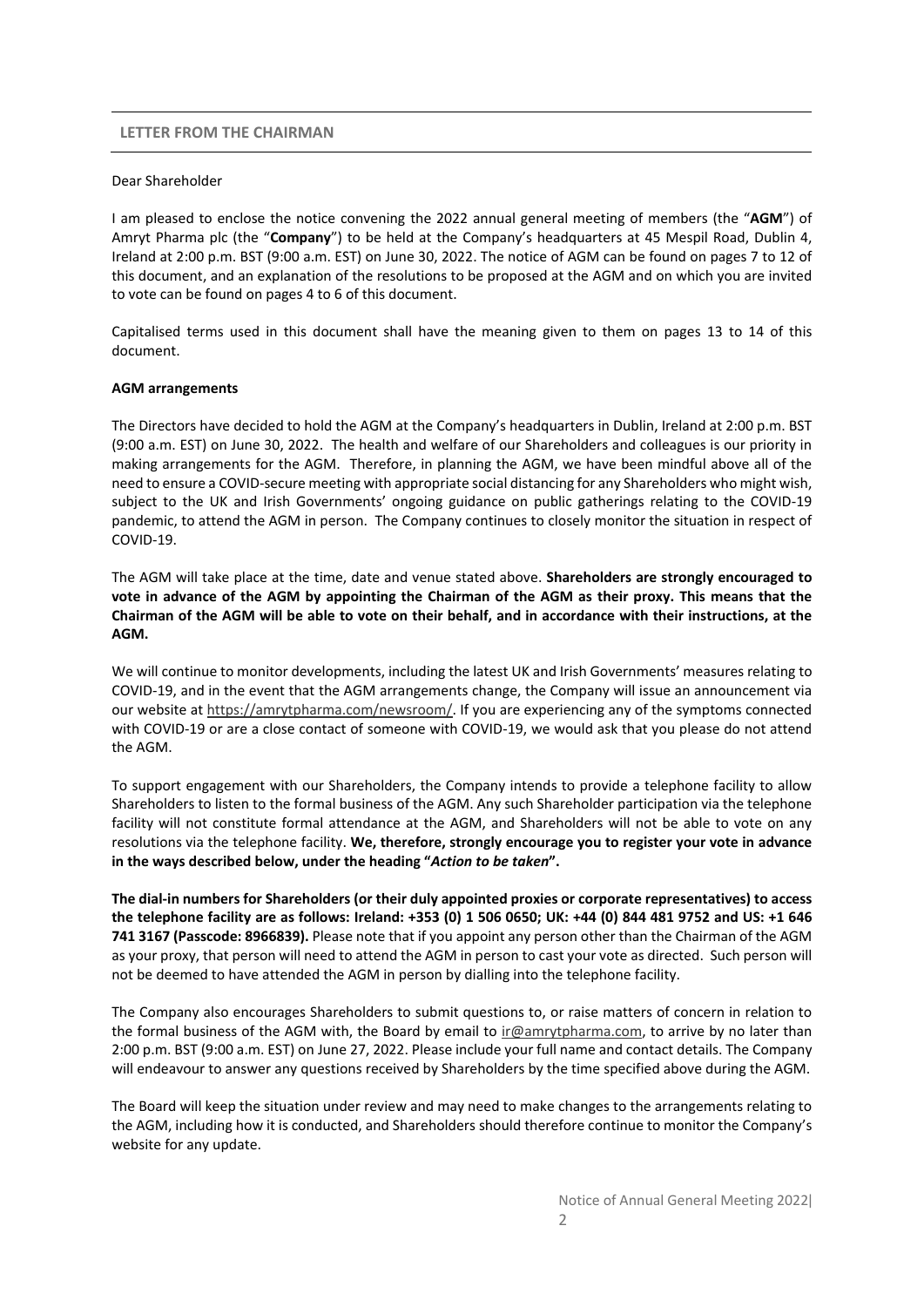Thank you for your understanding as we all work together to keep everyone safe and support our patients, partners, colleagues and you, our Shareholders.

## **Action to be taken**

Your vote is important and, in light of the situation due to COVID-19, **Shareholders are strongly encouraged to vote in advance of the AGM by appointing the Chairman of the AGM as their proxy. This means that the Chairman of the AGM will be able to vote on their behalf, and in accordance with their instructions, at the AGM.**

**Proxy appointments should be provided as soon as possible and must be received by no later than 2:00 p.m. BST (9:00 a.m. EST) on June 28, 2022 in order to be valid.** 

Full details relating to the appointment of a proxy is set out on pages 9 to 12 of this document in the notes to the notice of AGM and on the accompanying Form of Proxy.

If you have any questions about this document or the AGM, please contact the Company's registrar, Link Group, on +44 (0)371 664 0300. Calls are charged at the standard geographic rate and will vary by provider. Calls outside the United Kingdom will be charged at the applicable international rate. The helpline is open between 9.00 a.m. and 5.30 p.m., Monday to Friday excluding public holidays in England and Wales. Different charges may apply to calls from mobile telephones and calls may be recorded and randomly monitored for security and training purposes. Alternatively, you may submit a request in writing to Link Group by post to PXS 1, Link Group, Central Square, 29 Wellington Street, Leeds, LS1 4DL, United Kingdom or by email to shareholderenquiries@linkgroup.co.uk. Please note that Link Group cannot provide advice on the merits of the proposals referred to in this document or give any financial, legal or tax advice.

## **Annual Report**

A copy of our annual report is available on our website at www.amrytpharma.com/investors/reports. If you have not received a printed copy, please contact the Company's registrar, Link Group, using the contact details set out above.

## **AGM Resolutions**

Shareholders are invited to vote on the resolutions outlined on pages 7 to 8 of this document, explanations of which can be found on pages 4 to 6 of this document. The notice of AGM can be found on pages 7 to 12 of this document.

#### **Recommendation**

The Directors are of the opinion that all resolutions which are to be proposed at the AGM are in the best interests of the Company and Shareholders as a whole and are therefore likely to promote the success of the Company. The Directors unanimously recommend that you vote in favour of all resolutions which are to be proposed at the AGM, as they intend to do in respect of their own beneficial holdings which amount in aggregate to 5,486,681 Ordinary Shares, representing approximately 2 per cent. of the issued share capital of the Company as at the Latest Practicable Date.

Yours sincerely,

#### **Ray Stafford**

Chairman

June 1, 2022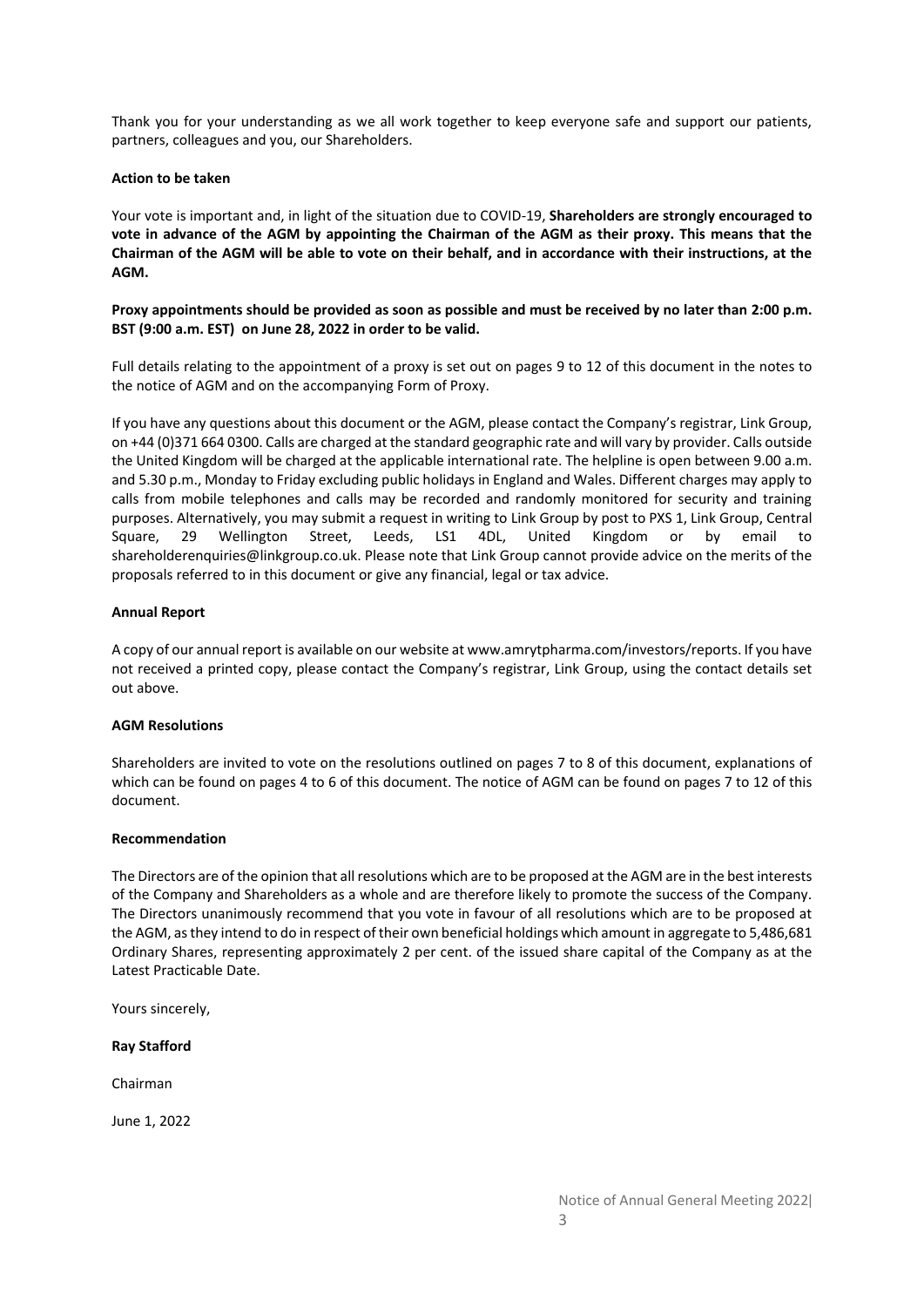## **EXPLANATORY NOTES TO THE AGM RESOLUTIONS**

The following notes give an explanation of the proposed resolutions set out in the notice of AGM on pages 7 to 8 of this document.

Resolutions 1 to 7 (inclusive) are being proposed at the AGM as ordinary resolutions, meaning that for each of those resolutions to be passed the approval of a simple majority of votes cast (in person or by proxy) at the AGM is required. Resolution 8 is being proposed at the AGM as a special resolution, meaning that for such resolution to be passed the approval of at least three quarters of the votes cast (in person or by proxy) at the AGM is required.

#### **Ordinary Resolutions**

#### **Resolution 1: To receive and adopt the 2021 Annual Report**

The Companies Act requires the Directors to present to Shareholders in a general meeting its financial statements, the Directors' report and the independent auditor's report in respect of each financial year. Resolution 1 proposes that the Company's financial statements for the year ended December 31, 2021, together with the Directors' report and the auditor's report thereon, are received and adopted.

A copy of the 2021 Annual Report is available on the Company's website at www.amrytpharma.com/investors/reports/.

### **Resolution 2: Directors' Remuneration Report**

All UK incorporated companies that are "quoted companies" under the Companies Act are required to submit their directors' remuneration report to shareholders on an annual basis. As such, Shareholders are being asked to approve, on a non-binding advisory basis, the Directors' remuneration report, which is contained in the 2021 Annual Report.

The vote is advisory only, pursuant to the Companies Act, and the Directors' entitlement to receive remuneration is not conditional on it. Payments made or promised to Directors will not have to be repaid, reduced, or withheld in the event that the resolution is not passed.

The resolution and vote are a means of providing Shareholder feedback to the Board. The Board values Shareholders' feedback, and the Remuneration Committee will review and consider the outcome of the vote in connection with the ongoing review of the Company's executive Director and non-executive Director compensation programs.

#### **Resolutions 3-5: Re-appointment of Directors**

Under Article 89.2 of the Articles, any Director appointed by the Board shall retire at the conclusion of the annual general meeting of the Company following such appointment and shall be eligible for re-appointment at that meeting. On August 5, 2021, Mr. Rajkumar Kannan and Dr. Roni Mamluk were each appointed as a Director by the Board and are therefore standing for re-appointment at the AGM.

In addition, under Article 117 of the Articles, at each annual general meeting of the Company that occurs after September 25, 2021, one-third of the Directors (or, if they are not a multiple of three, the number nearest to but not greater than one-third subject to a minimum of one) shall retire from office by rotation and be eligible for re-election. Given that there are currently nine Directors on the Board, Dr. Alain Munoz will also retire and stand for re-election alongside Mr. Rajkumar Kannan and Dr. Roni Mamluk who together make up one-third of the Board of Directors to retire and stand for re-election under Article 117.

Resolutions 3 to 5 are ordinary resolutions to re-appoint Mr. Rajkumar Kannan, Dr. Roni Mamluk and Dr. Alain Munoz, respectively. Biographical details for each are set out below.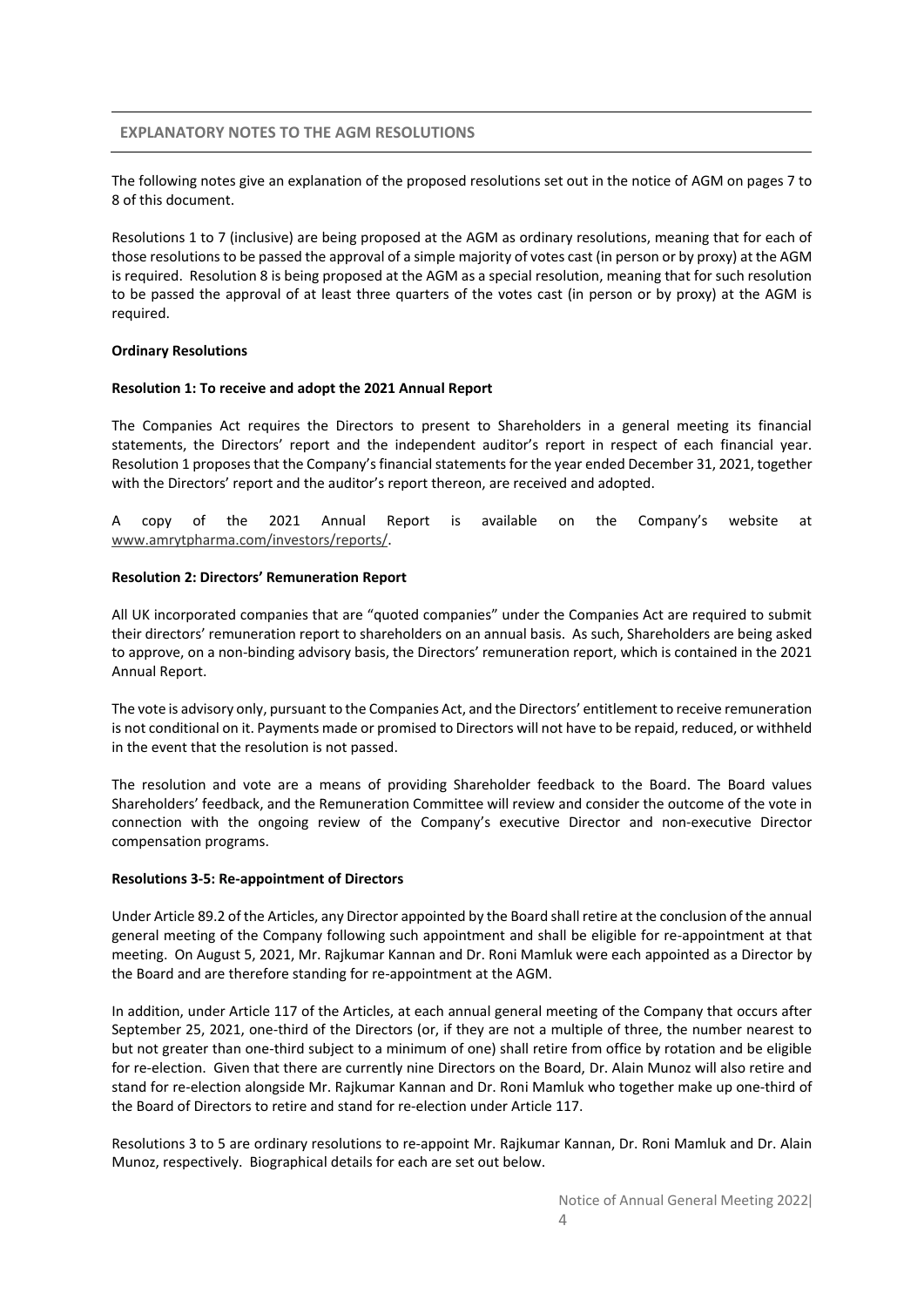## **Raj Kannan**

Mr. Kannan was appointed Chief Executive Officer of Chiasma, Inc. in June 2019. On August 6, 2021, Mr. Kannan resigned as Chief Executive Officer of Chiasma and joined the board of Amryt as a non-executive director. Mr. Kannan is the CEO of Aerie Pharmaceuticals. He has over 25 years of experience leading and developing companies. He has effectively led and grown organizations and supported multiple successful launches across therapeutic areas in the U.S. and globally. Prior to joining Aerie, Mr. Kannan was Chief Executive Officer and President of Chiasma, Inc., where he led the organization through the approval and the launch of the first oral therapy in over a decade for patients with acromegaly and subsequently through the acquisition by Amryt Pharma Plc. Before that, Mr. Kannan was Chief Commercial Officer at Kiniksa Pharmaceuticals, Ltd. ("Kiniksa"), where he built the commercial operations, including sales, marketing, and business analytics functions. Prior to Kiniksa, he served as the Global Head of the Neurology and Immunology business franchise at Merck KGaA, where he was responsible for transforming the largest franchise into a growth franchise with \$2 billion in annual revenues through significant strategic shifts in investment to support new product introductions and through recalibration of pipeline investments. Before that, Mr. Kannan spent 10 years at Boehringer Ingelheim International GmbH in the U.S., Canada, and in Germany, including as Global Marketing Head of the Cardiovascular Franchise, where he was responsible for more than \$3.5 billion in annual revenues.

### **Dr. Roni Mamluk**

Dr. Mamluk, Ph.D. joined the Board of Directors of Chiasma, Inc. in June 2017. On August 6, 2021, Dr. Mamluk resigned as a non-executive director of Chiasma and joined the board of Amryt as a non-executive director. Dr. Mamluk currently serves as President and Chief Executive Officer of Ayala Pharmaceuticals, Inc., a clinical-stage biopharmaceutical company dedicated to developing targeted cancer therapies for people living with genetically defined cancers, and serves on its board of directors. She joined Chiasma in 2006 and led the creation of its TPE technology and subsequently Mycapssa® development. Dr. Mamluk fulfilled multiple roles at Chiasma including Chief Development Officer from March 2015 to March 2017, Chief Executive Officer from April 2013 to March 2015 and held various roles in the Company from 2006 to April 2013, including Chief Operating Officer and Vice President, Research and Development. Prior to joining Chiasma, Dr. Mamluk led nonclinical research and development at Adnexus Therapeutics, Inc. Dr. Mamluk received her B.A. and Ph.D. from the Hebrew University. She completed her post-doctoral fellowship at Children's Hospital/Harvard Medical School in the field of angiogenesis.

#### **Dr. Alain H. Munoz**

Dr. Munoz has been a director of Amryt since 2019. He is an entrepreneur and independent management consultant in the pharmaceutical and biotechnology industry and has over 30 years of experience in the industry at the executive level. Dr. Munoz worked with the Fournier Group as Research and Development director and thereafter as Senior Vice President of the Pharmaceutical Division. Prior to serving at Fournier, he served at Sanofi Group, first as director in the cardiovascular and anti-thrombotic products department, and thereafter as Vice President of international development. Dr. Munoz is qualified in cardiology and anesthesiology from the University Hospital of Montpellier, France where he was head of the clinical cardiology department. He has been a member of the Scientific Committee of the French drug agency and Chairman of the Board of Hybrigenics SA and Novagali Pharma acquired by Santen Pharmaceuticals. He presently is an independent board member of Auris Medical Holding AG (Nasdaq: EARS), Zealand Pharma A/S (Nasdaq: ZEAL) and Chairman of Acticor-biotech (Euronext: ALACT.PA). Mr. Munoz received an undergraduate degree from International Institute for Management Development, a doctorate from the University of Montpellier and a graduate degree from Centre Hospitalier Universitaire Pitie-Salpetriere.

#### **Resolution 6: Re-appointment and remuneration of the auditor**

Resolution 6 is an ordinary resolution to re-appoint Grant Thornton as the Company's auditor to hold office until the conclusion of the next annual general meeting at which accounts are laid and to authorise the Audit Committee to determine the auditor's remuneration.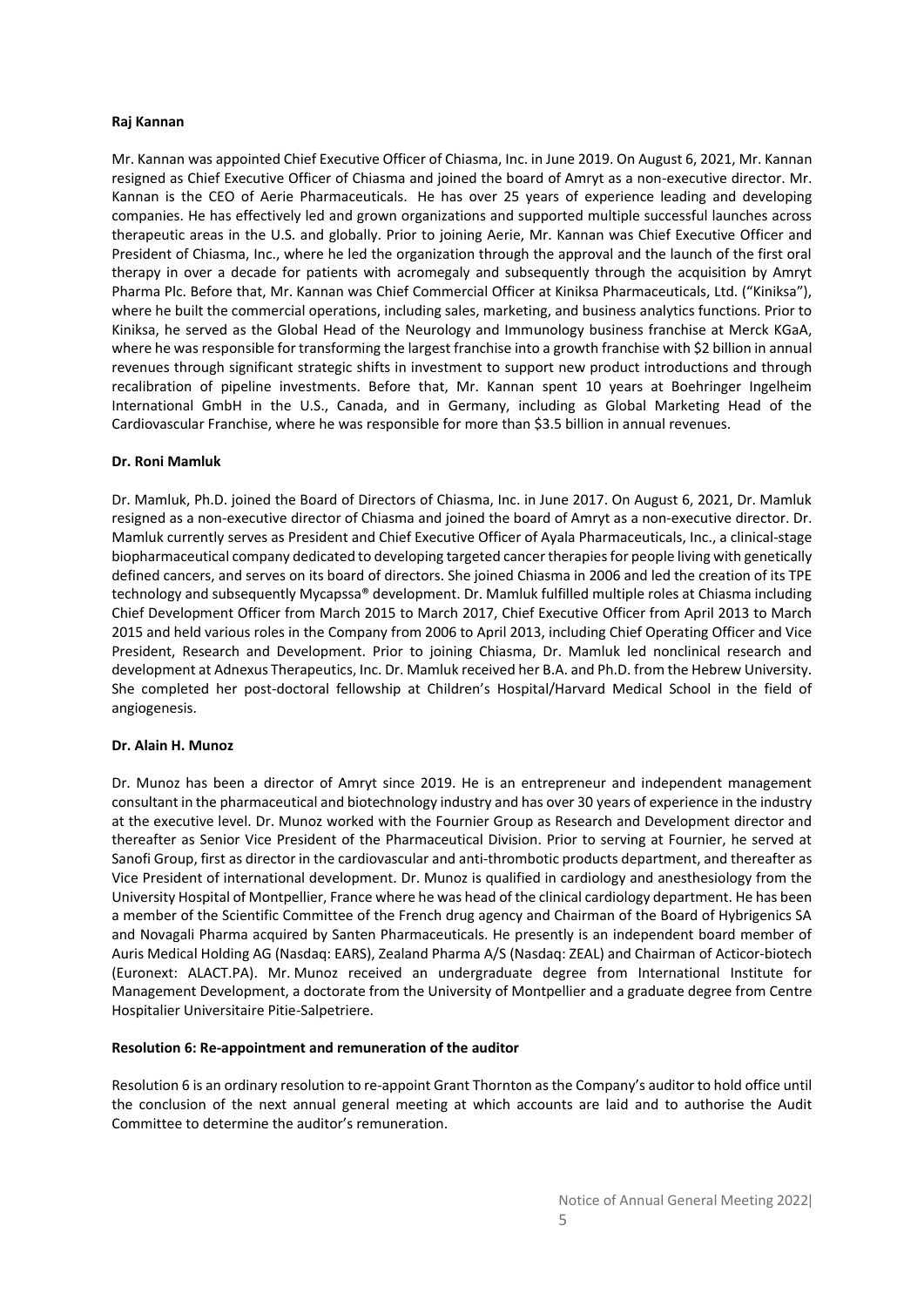## **Resolution 7: Authority to allot shares**

The purpose of this resolution is to renew the Directors' general authority to allot shares and to grant rights to subscribe for, or to convert any securities into, shares. This authority will be in addition to the allotment authorities granted to the Directors (and set out in the Admisson Document) in connection with the issue of Ordinary Shares pursuant to the terms of the CVRs, the Convertible Notes and the New Warrants (each as defined in the Admission Document).

If resolution 7 is approved at the AGM, paragraph (a) of this resolution authorises the Directors to allot shares and grant rights to subscribe for, or convert other securities into, shares up to an aggregate nominal value of £6,417,696 representing approximately one-third of the total issued share capital of the Company as at the Latest Practicable Date.

Furthermore, if resolution 7 is approved at the meeting, paragraph (b) of this resolution authorises the Directors to allot shares and grant rights to subscribe for, or to convert any securities into, shares in connection with a pre-emptive offer by way of a rights issue up to an aggregate nominal amount of £12,835,393, representing approximately two-thirds of the total issued share capital of the Company as at the Latest Practicable Date.

The Directors consider the authority given by resolution 7 to be desirable and appropriate to provide the flexibility to respond to developments as well as to enable allotments to take place if they believe it would be appropriate to do so in respect of opportunities that may arise.

If granted, the authorities will expire at the conclusion of the annual general meeting of the Company held in 2023 or, if earlier, at 6.00 p.m. on September 30, 2023 (unless previously renewed, varied, or revoked by the Company at a general meeting).

As at the Latest Practicable Date, there were no Ordinary Shares held in treasury by the Company.

## **Special Resolution**

## **Resolution 8: Authority to disapply pre-emption rights**

If the Directors wish to allot new shares or other equity securities, or sell treasury shares, for cash (other than in connection with an employee share scheme), the Companies Act requires that such equity securities are offered first to existing Shareholders in proportion to their existing holdings (known as pre-emption rights). However, there may be occasions when your Directors need the flexibility to finance business opportunities by the issue of shares for cash without a pre-emptive offer being made to existing Shareholders.

Resolution 8 renews the Directors' power to allot equity securities pursuant to resolution 7 or sell treasury shares for cash on a non-preemptive basis provided that the power is limited to: (a) the allotment and sale to holders of Ordinary Shares or other equity securities on a pre-emptive basis (for example, a rights issue or open offer) but with appropriate adjustments to the statutory pre-emption requirements set out in the Companies Act, for example to deal with fractional entitlements and overseas legal requirements, as the Directors see fit; and (b) the allotment or sale (otherwise than pursuant to (a)) of equity securities on a non-pre-emptive basis up to a maximum aggregate nominal value of £3,850,618, representing approximately 20 per cent. of the issued share capital of the Company as at the Latest Practicable Date.

If granted, these authorities will expire at the conclusion of the annual general meeting of the Company held in 2023 or, if earlier, at 6.00 p.m. on September 30, 2023 (unless previously renewed, varied, or revoked by the Company at a general meeting).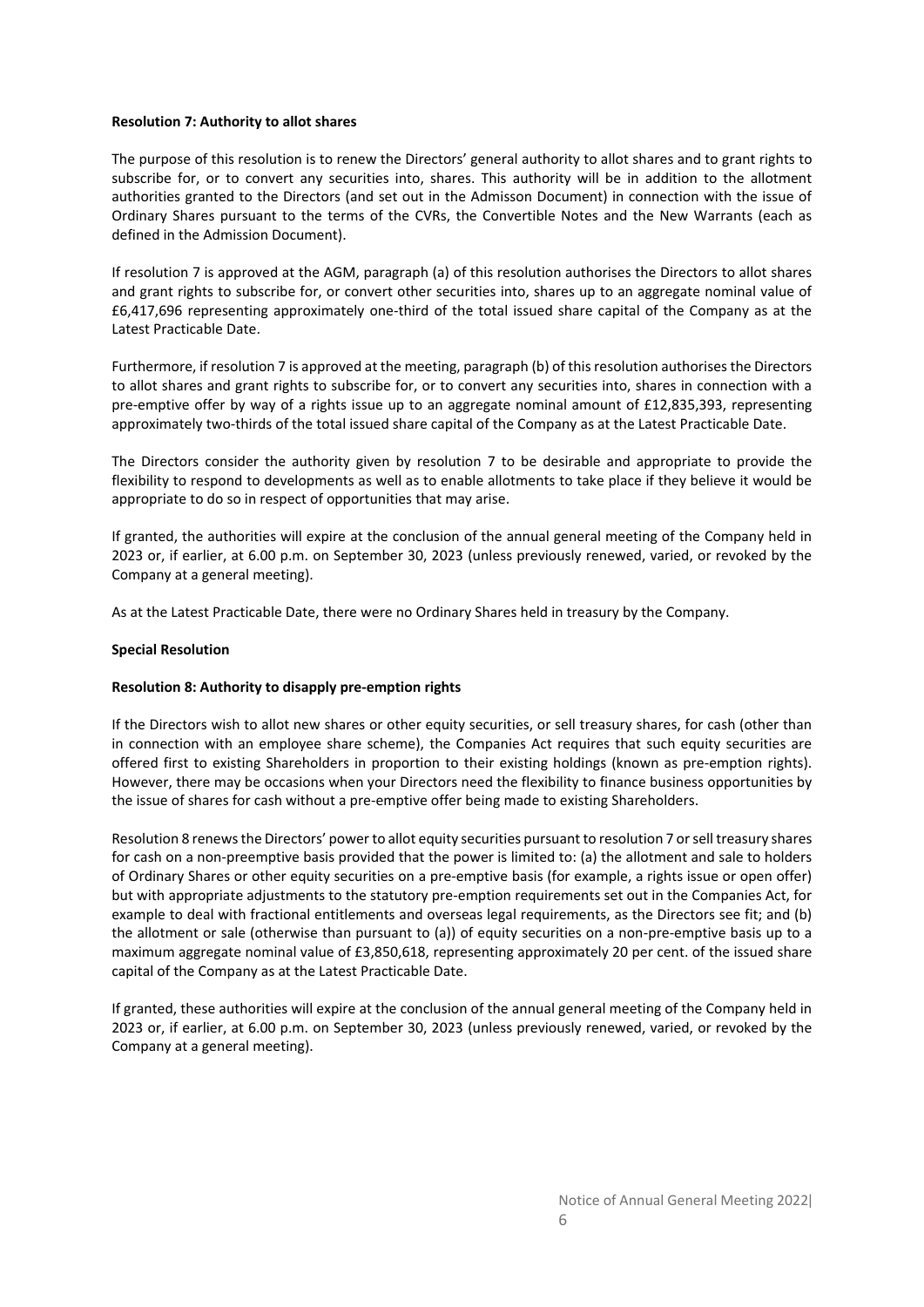# **AMRYT PHARMA PLC**

(*incorporated and registered in England and Wales under company number 12107859*)

## **NOTICE OF ANNUAL GENERAL MEETING**

**NOTICE IS HEREBY GIVEN** that the annual general meeting of Amryt Pharma plc (the "**Company**") will be held at the Company's headquarters at 45 Mespil Road, Dublin 4, Ireland at 2:00 p.m. BST (9:00 a.m. EST) on June 30, 2022 for the purpose of considering and, if thought fit, passing the following resolutions which, in the case of resolutions 1 to 7, are being proposed as ordinary resolutions and, in the case of resolution 8, is being proposed as a special resolution.

Unless otherwise defined in this notice, capitalised terms used in this notice shall have the meaning given to them on pages 13 to 14 of the document of which this notice forms part.

## **ORDINARY RESOLUTIONS**

- 1. To receive and adopt the financial statements of the Company for the year ended December 31, 2021, together with the reports of the Directors and auditor thereon (the "**2021 Annual Report**").
- 2. To approve the Directors' remuneration report, as set out in the 2021 Annual Report.
- 3. To re-appoint Mr. Rajkumar Kannan as a Director of the Company, who is retiring in accordance with articles 89.2 and 117 of the Company's articles of association and, being eligible, is offering himself for re-appointment.
- 4. To re-appoint Dr. Roni Mamluk as a Director of the Company, who is retiring in accordance with articles 89.2 and 117 of the Company's articles of association and, being eligible, is offering herself for reappointment.
- 5. To re-appoint Dr. Alain Munoz as a Director of the Company, who is retiring in accordance with article 117 of the Company's articles of association and, being eligible, is offering himself for re-appointment.
- 6. To re-appoint Grant Thornton as auditor of the Company to hold office from the conclusion of this meeting until the conclusion of the next annual general meeting at which accounts are laid before the Company and to authorise the Audit Committee to determine their remuneration.
- 7. THAT the Directors be generally and unconditionally authorised in accordance with section 551 of the Companies Act, to exercise all the powers of the Company to allot shares and grant rights to subscribe for, or to convert any security into, shares:
	- (a) up to an aggregate nominal amount of  $£6,417,696$  (such amount to be reduced by the nominal amount allotted or granted under paragraph (b) of this resolution 7 in excess of such sum): and
	- (b) comprising equity securities (as defined in section 560 of the Companies Act) up to an aggregate nominal amount of £12,835,393 (such amount to be reduced by any allotment or grant made under paragraph (a) of this resolution 7) in connection with or pursuant to an offer by way of a rights issue in favour of holders of Ordinary Shares in proportion (as nearly as practicable) to the respective number of Ordinary Shares held by them on the record date for such allotment (and holders of any other class of equity securities entitled to participate therein or, if the Directors consider it necessary, as permitted by the rights of those securities), but subject to such exclusions or other arrangements as the Directors may consider necessary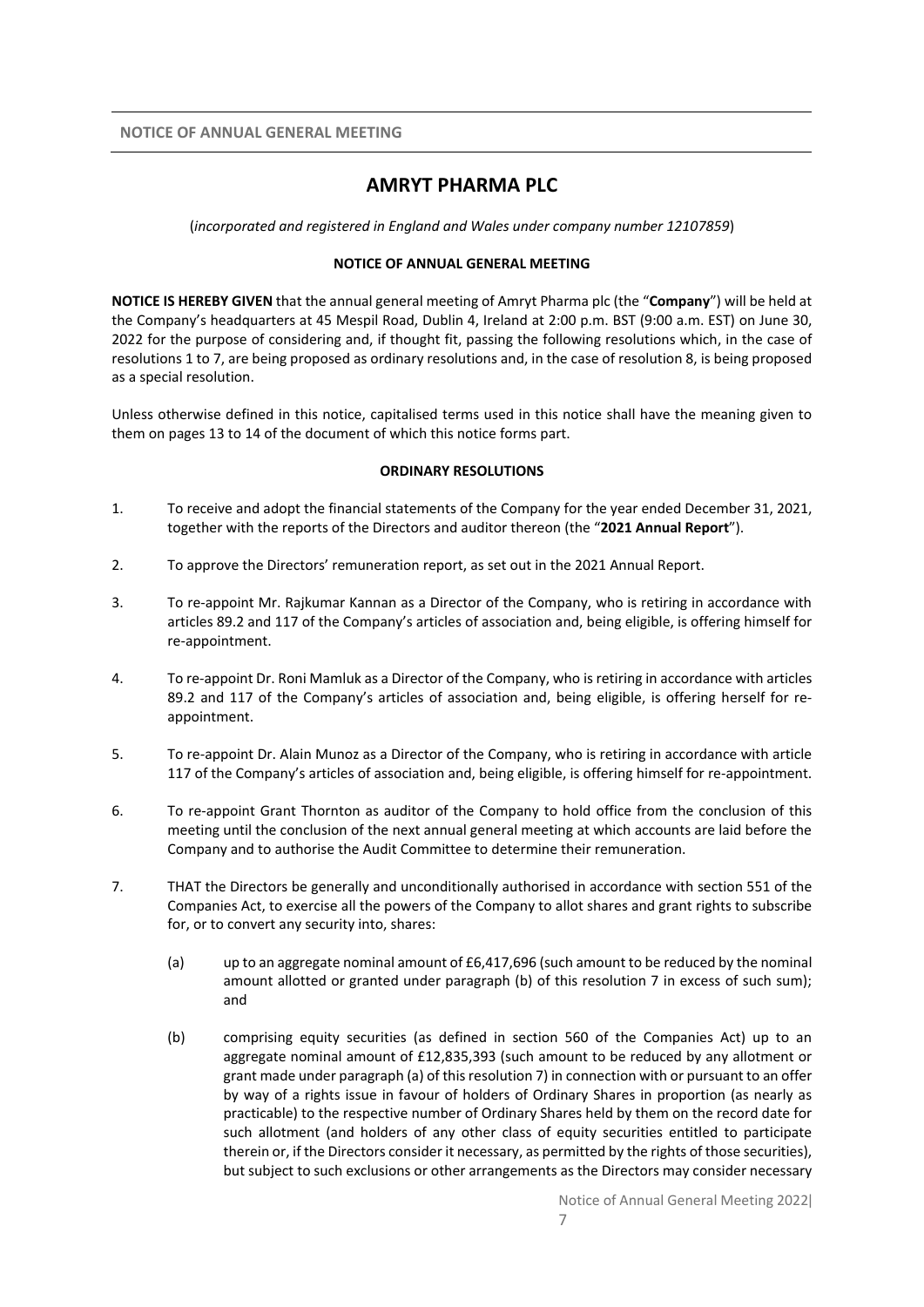or appropriate to deal with fractional entitlements, treasury shares, record dates or legal, regulatory or practical difficulties which may arise under the laws of, or the requirements of any regulatory body or stock exchange in, any territory or by virtue of shares being represented by depositary receipts or any other matter whatsoever,

and these authorisations shall be in addition to all other authorities under section 551 of the Companies Act and shall expire at the conclusion of the annual general meeting of the Company held in 2023 or, if earlier, at 6.00 p.m. on September 30, 2023, save that the Company may before such expiry make any offer or agreement which would or might require shares to be allotted, or rights to be granted, after such expiry and the Directors may allot shares, or grant rights to subscribe for or to convert any security into shares, in pursuance of any such offer or agreement as if the authorisations conferred hereby had not expired.

## **SPECIAL RESOLUTION**

- 8. THAT, subject to and conditional upon the passing of resolution 7, the Directors be given power pursuant to sections 570 and 573 of the Companies Act to:
	- (a) allot equity securities (within the meaning of section 560 of the Companies Act) for cash pursuant to the authorisation conferred by resolution 7; and
	- (b) sell ordinary shares (within the meaning of section 560 of the Companies Act) held by the Company as treasury shares for cash,

as if section 561(1) of the Companies Act did not apply to any such allotment or sale, provided that this power shall be limited to the allotment of equity securities for cash and the sale of treasury shares:

- i. in connection with or pursuant to an offer of or invitation to acquire equity securities (but in the case of the authorisation granted under paragraph (b) of resolution 7, by way of a rights issue only) in favour of holders of Ordinary Shares in proportion (as nearly as practicable) to the respective number of Ordinary Shares held by them on the record date for such allotment or sale (and holders of any other class of equity securities entitled to participate therein or, if the Directors consider it necessary, as permitted by the rights of those securities) but subject to such exclusions or other arrangements as the Directors may consider necessary or appropriate to deal with fractional entitlements, treasury shares, record dates or legal, regulatory or practical difficulties which may arise under the laws of, or the requirements of any regulatory body or stock exchange in, any territory or by virtue of shares being represented by depositary receipts or any other matter whatsoever; and
- ii. in the case of the authorisation granted under paragraph (a) of resolution 7 (or in the case of any transfer of treasury shares), and otherwise than pursuant to paragraph i. of this resolution 8, up to an aggregate nominal amount of £3,850,618,

and these authorisations shall be in addition to all other authorities under sections 570 and 573 of the Companies Act and shall expire at the conclusion of the annual general meeting of the Company held in 2023 or, if earlier, at 6.00 p.m. on September 30, 2023, save that the Company may before such expiry make any offer or agreement that would or might require equity securities to be allotted, or treasury shares to be sold, after such expiry and the Directors may allot equity securities, or sell treasury shares in pursuance of any such offer or agreement as if the power conferred hereby had not expired.

Dated: June 1, 2022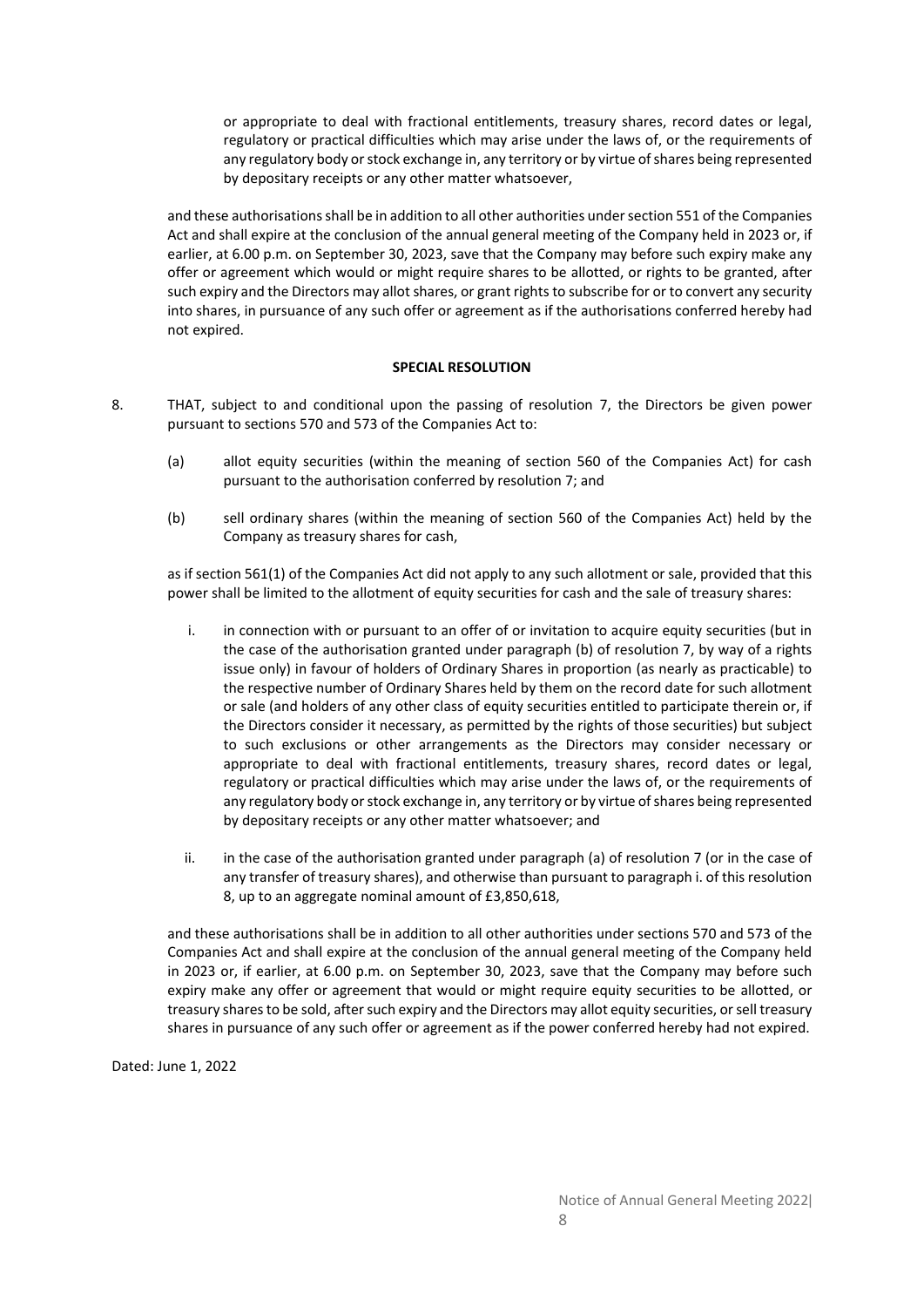#### **BY ORDER OF THE BOARD**

#### **Rory Nealon**

Company Secretary

Registered Office:

Dept 920a 196 High Road Wood Green London N22 8HH United Kingdom

#### **NOTES**

The following guidance notes explain your general rights as a Shareholder and your right to attend and vote at the AGM or to appoint someone else to vote on your behalf.

- 1. The Company continues to monitor the situation in respect of COVID-19. The health and welfare of our Shareholders and colleagues is our priority in making arrangements for the AGM. Therefore, in planning the AGM, we have been mindful above all of the need to ensure a COVID-secure meeting with appropriate social distancing for any Shareholders who might wish, subject to UK and Irish Governments' ongoing guidance on public gatherings relating to the COVID-19 pandemic, to attend the AGM in person. **Shareholders are strongly encouraged to vote in advance of the AGM by appointing the Chairman of the AGM as their proxy. This means that the Chairman of the AGM will be able to vote on their behalf, and in accordance with their instructions, at the AGM.**
- 2. To support engagement with Shareholders, the Company intends to provide a telephone facility to allow Shareholders to listen to the formal business of the AGM. Any such Shareholder participation via the telephone facility will not constitute formal attendance at the AGM, and Shareholders will not be able to vote on any resolutions via the telephone facility. The dial-in numbers for Shareholders (or their duly appointed proxies or corporate representatives) to access the telephone facility are as follows: Ireland: +353 (0) 1 506 0650; UK: +44 (0) 844 481 9752 and US: +1 646 741 3167 (Passcode: 8966839). Please note that if you appoint any person other than the Chairman of the AGM as your proxy, that person will need to attend the AGM in person to cast your vote as directed. Such person will not be deemed to have attended the AGM in person by dialling into the telephone facility. The Company also encourages Shareholders to submit questions to, or raise matters of concern in relation to the formal business of the AGM with, the Board by email to ir@amrytpharma.com, to arrive by no later than 2:00 p.m. BST (9:00 a.m. EST) on June 27, 2022. Please include your full name and contact details. The Company will endeavour to answer any questions received by Shareholders by the time specified above during the AGM. The Board will keep the situation under review and may need to make changes to the arrangements relating to the AGM, including how it is conducted, and Shareholders should therefore continue to monitor the Company's website for any update.
- 3. To be entitled to attend and vote at the AGM (or any adjournment thereof) (and for the purpose of the determination by the Company of the number of votes that can be cast thereat), Shareholders must be registered in the register of members of the Company as at 6:00 p.m. on June 28, 2022 (or, in the case of any adjournment of the AGM, no later than 48 hours (excluding any part of a day that is not a Business Day) before the time appointed for the holding of the adjourned AGM). Changes to the register of members of the Company after the relevant deadline shall be disregarded in determining the rights of any person to attend and vote at the AGM (or any adjournment thereof). **However, as set out in note 1, the Board strongly encourages Shareholders to vote on all resolutions being proposed at the AGM by lodging a completed Form of Proxy or submitting an electronic filing via the share portal service or a proxy instruction via the CREST proxy voting service, and appointing the Chairman of the AGM as their proxy to cast their votes as directed**.
- 4. Shareholders, or their proxies, entitled to attend the AGM (or any adjournment thereof) in person are requested, if possible, to arrive at the venue at least 20 minutes prior to the commencement of the AGM at 2:00 p.m. BST (9:00 a.m. EST) on June 30, 2022 (or, in the case of any adjournment of the AGM, the relevant time and date of the adjourned AGM) so that their shareholding may be checked against the Company's register of members and attendances recorded. If you are experiencing any of the symptoms connected with COVID-19 or are a close contact of someone with COVID-19, we would ask that you please do not attend the AGM.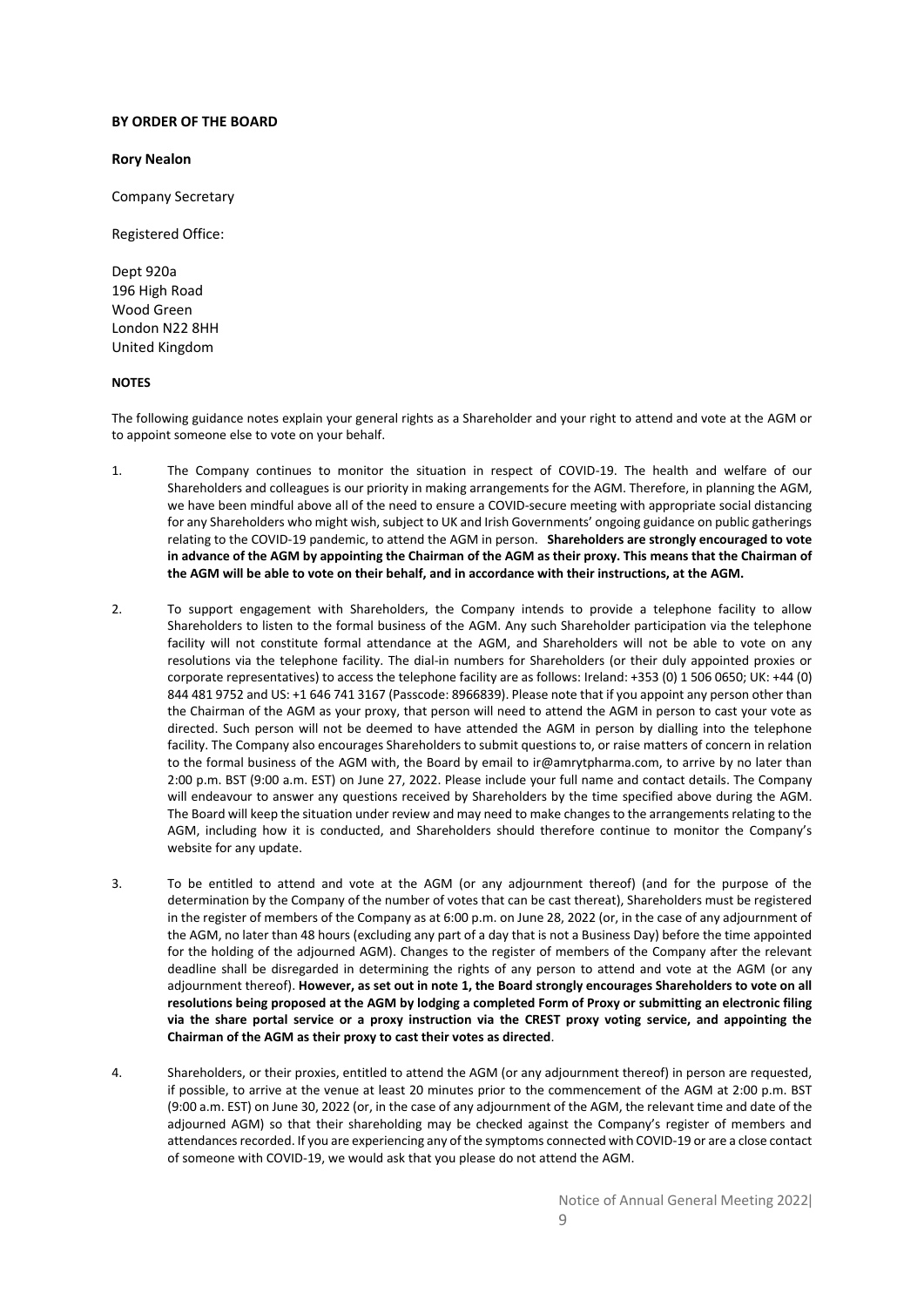- 5. **A Shareholder who is entitled to attend and vote at the AGM (or any adjournment thereof) is entitled to appoint another person or persons as its proxy or proxies to exercise all or any of the Shareholder's rights to attend and vote at the AGM (or any adjournment thereof). If a Shareholder wishes to appoint more than one proxy, each proxy must be appointed to exercise the rights attached to a different Ordinary Share or Ordinary Shares held by the Shareholder. A proxy need not be a member of the Company but must attend the AGM (and any adjournment thereof)**. You can (and are strongly encouraged by the Board to) appoint the Chairman of the AGM as your proxy. If you wish to appoint someone other than the Chairman of the AGM, insert the full name of your appointee in the appropriate box. If you sign and return the Form of Proxy with no name inserted in the box, the Chairman of the AGM will be deemed to be your proxy.
- 6. If you wish to appoint a proxy please use the Form of Proxy enclosed with this notice of AGM. Instructions for use are shown on the form. If you wish to appoint more than one proxy, you may: (a) photocopy the Form of Proxy, fill in the name of the proxy and the number of Ordinary Shares in respect of which the proxy is appointed and send the multiple forms together to Link Group at the address in note 11, or (b) call or email Link Group on the number in note 22 who will then issue you with multiple Forms of Proxy. Please also indicate by ticking the box provided if the proxy instruction is one of multiple instructions being given. Please ensure that for each proxy appointed in this way, you fill in, in the box provided, the number of Ordinary Shares in respect of which each proxy is appointed. If you are appointing a proxy in relation to less than your full voting entitlement, please enter in the box provided the number of Ordinary Shares in relation to which they are authorised to act as your proxy. If left blank, your proxy will be deemed to be authorised in respect of your full voting entitlement (or if the Form of Proxy has been issued in respect of a designated account for a Shareholder, the full voting entitlement for that designated account). All Forms of Proxy must be signed and should be returned together in a single envelope, rather than posted separately, if possible.
- 7. To direct your proxy how to vote on the resolutions being proposed at the AGM, mark the appropriate box with an 'X'. If no voting indication is given, your proxy will vote, or abstain from voting, at his or her discretion. Your proxy will vote (or abstain from voting) as he or she thinks fit in relation to any other matter which is put before the AGM. The 'vote withheld' option is to enable you to abstain on any of the resolutions. However, it should be noted that a vote withheld is not a vote in law and will not be counted in the proportion of votes 'for' and 'against' the relevant resolution.
- 8. In the case of joint Shareholders, only one need sign the Form of Proxy. The vote of the senior joint Shareholder will be accepted to the exclusion of the votes of the other joint Shareholders. For this purpose, seniority will be determined by the order in which the names of the Shareholders appear in the register of members of the Company in respect of the joint shareholding.
- 9. A corporation should execute the Form of Proxy under its common seal or otherwise in accordance with section 44 of the Companies Act or by signature on its behalf by a duly authorised officer or attorney whose power of attorney or other authority should be enclosed with the Form of Proxy.
- 10. Any power of attorney or any other authority under which the Form of Proxy is signed (or a duly certified, or notarially authenticated copy if executed outside the UK, copy of such power or authority) must be included with the Form of Proxy.
- 11. On completing the Form of Proxy, sign and return it (together with any other Form of Proxy completed and signed by you (please refer to note 6)) to Link Group using the pre-paid envelope provided for use in the UK. If sending from outside the UK, the correct postage will need to be applied. You may, if you prefer, return the Form of Proxy in a sealed stamped envelope to the address referred to below in this note 11. To be valid, the Form of Proxy, together with any power of attorney or other authority under which the Form of Proxy is signed (or a duly certified, or notarially authenticated copy if executed outside the UK, copy of such power or authority) must be received at the offices of PXS 1, Link Group, Central Square, 29 Wellington Street, Leeds, LS1 4DL, United Kingdom by no later than 2:00 p.m. BST (9:00 a.m. EST) on June 28, 2022 (or, in the case of any adjournment of the AGM, no later than 48 hours (excluding any part of a day that is not a Business Day) before the time appointed for the holding of the adjourned AGM). Please return the Form of Proxy by hand or by post (during normal business hours) to PXS 1, Link Group, Central Square, 29 Wellington Street, Leeds, LS1 4DL, United Kingdom.
- 12. Shareholders who hold though CREST and who wish to appoint a proxy through the CREST proxy voting service for the AGM (or any adjournment thereof) may do so by using the procedures described in the CREST Manual (available at www.euroclear.com). CREST personal members or other CREST sponsored members, and those CREST members who have appointed a voting service provider, should refer to their CREST sponsor or voting service provider, who will be able to take the appropriate action on their behalf.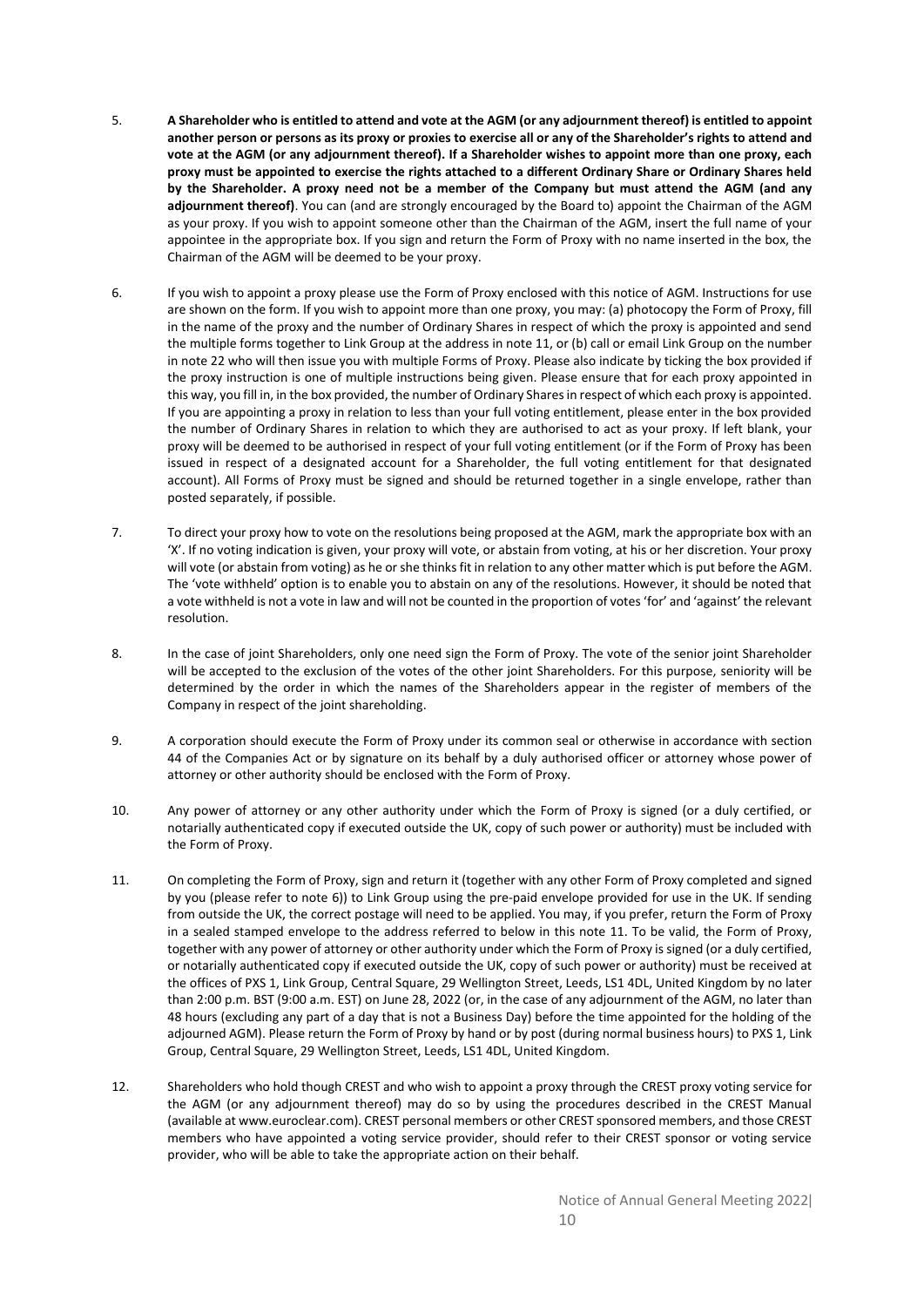- 13. In order for a proxy appointment or instruction made using the CREST service to be valid, the appropriate CREST message (a "**CREST Proxy Instruction**") must be properly authenticated in accordance with Euroclear's specifications and must contain the information required for such instruction, as described in the CREST Manual. The message, regardless of whether it constitutes the appointment of a proxy or an amendment to the instruction given to a previously appointed proxy, must, in order to be valid, be transmitted so as to be received by the issuer's agent (ID: RA10) by the latest time for receipt of proxy appointments specified below. For this purpose, the time of receipt will be taken to be the time (as determined by the timestamp applied to the message by the CREST Applications Host) from which the issuer's agent is able to retrieve the message by enquiry to CREST in the manner prescribed by CREST. After this time, any change of instructions to proxies appointed through CREST should be communicated to the appointee through other means.
- 14. CREST members and, where applicable, their CREST sponsors or voting service providers should note that Euroclear does not make available special procedures in CREST for any particular messages. Normal system timings and limitations will therefore apply in relation to the input of CREST Proxy Instructions. It is the responsibility of the CREST member concerned to take (or, if the CREST member is a CREST personal member or sponsored member or has appointed a voting service provider, to procure that his CREST sponsor or voting service provider takes) such action as shall be necessary to ensure that a message is transmitted by means of the CREST system by any particular time. CREST members and, where applicable, their CREST sponsors or voting service providers are referred, in particular, to those sections of the CREST Manual concerning practical limitations of the CREST system and timings. The Company may treat as invalid a CREST Proxy Instruction in the circumstances set out in Regulation 35(5)(a) of the Uncertificated Securities Regulations 2001 (SI 2001/3755).
- 15. If you submit your proxy electronically through CREST, to be valid, the appropriate CREST messages relating to the appointment of a proxy or an instruction to a previously appointed proxy, which are to be transmitted through CREST, must be transmitted so as to be received by the issuer's agent (ID RA10) by no later than 2:00 p.m. BST (9:00 a.m. EST) on June 28, 2022 (or, in the case of any adjournment of the AGM, no later than 48 hours (excluding any part of a day that is not a Business Day) before the time appointed for the holding of the adjourned AGM).
- 16. Alternatively, you can submit your proxy vote via the internet through the share portal service at www.signalshares.com. To do so, you will need to log on to your share portal account or register for the share portal if you have not already done so. To register for the share portal you will need your investor code. Once registered, you will immediately be able to vote. For an electronic proxy appointment to be valid, the appointment must be received no later than 2:00 p.m. BST (9:00 a.m. EST) on June 28, 2022 (or, in the case of any adjournment of the AGM, no later than 48 hours (excluding any part of a day that is not a Business Day) before the time appointed for the holding of the adjourned AGM). If you want to appoint more than one proxy electronically then please contact the Company's registrar, Link Group, using the contact details at note 22.
- 17. The return of a completed Form of Proxy or the submission of an electronic filing via the share portal service or a proxy instruction via the CREST proxy voting service (as described above) will not prevent a Shareholder from attending the AGM (or any adjournment thereof) and voting in person if he/she wishes to do so.
- 18. A Shareholder may change a proxy instruction but to do so you will need to contact the Company's registrar, Link Group. The revocation notice must be received by Link Group by no later than 2:00 p.m. BST (9:00 a.m. EST) on June 28, 2022 (or, in the case of any adjournment of the AGM, no later than 48 hours (excluding any part of a day that is not a Business Day) before the time appointed for the holding of the adjourned AGM). If you attempt to revoke your proxy appointment but the revocation is received after the time specified, your original proxy appointment will remain valid unless you attend the AGM (or any adjournment thereof) and vote in person.
- 19. If two or more valid but different instruments of proxy are delivered in respect of the same Ordinary Share for use at the AGM (or any adjournment thereof) the one which is last validly deposited or received shall be treated as replacing and revoking the other Form of Proxy as regards that Ordinary Share. Which proxy is later will be determined on the basis of which proxy is last sent (or, if the Company is unable to determine which is last sent, last received). Proxies in the same envelope will be treated as sent and received at the same time, to minimise the number of conflicting proxies. If conflicting proxies are sent or received at the same time or if the Company is unable to determine which was sent or received last in respect of (or deemed to be in respect of) an entire holding, none of them shall be treated as valid.
- 20. Shareholders satisfying the thresholds in section 527 of the Companies Act can require the Company to publish a statement on its website setting out any matter relating to (a) the audit of the Company's accounts (including the auditor's report and the conduct of the audit) that are to be laid before the AGM; or (b) any circumstances connected with an auditor of the Company ceasing to hold office since the last AGM, that the Shareholders propose to raise at the AGM. The Company cannot require the Shareholders requesting the publication to pay its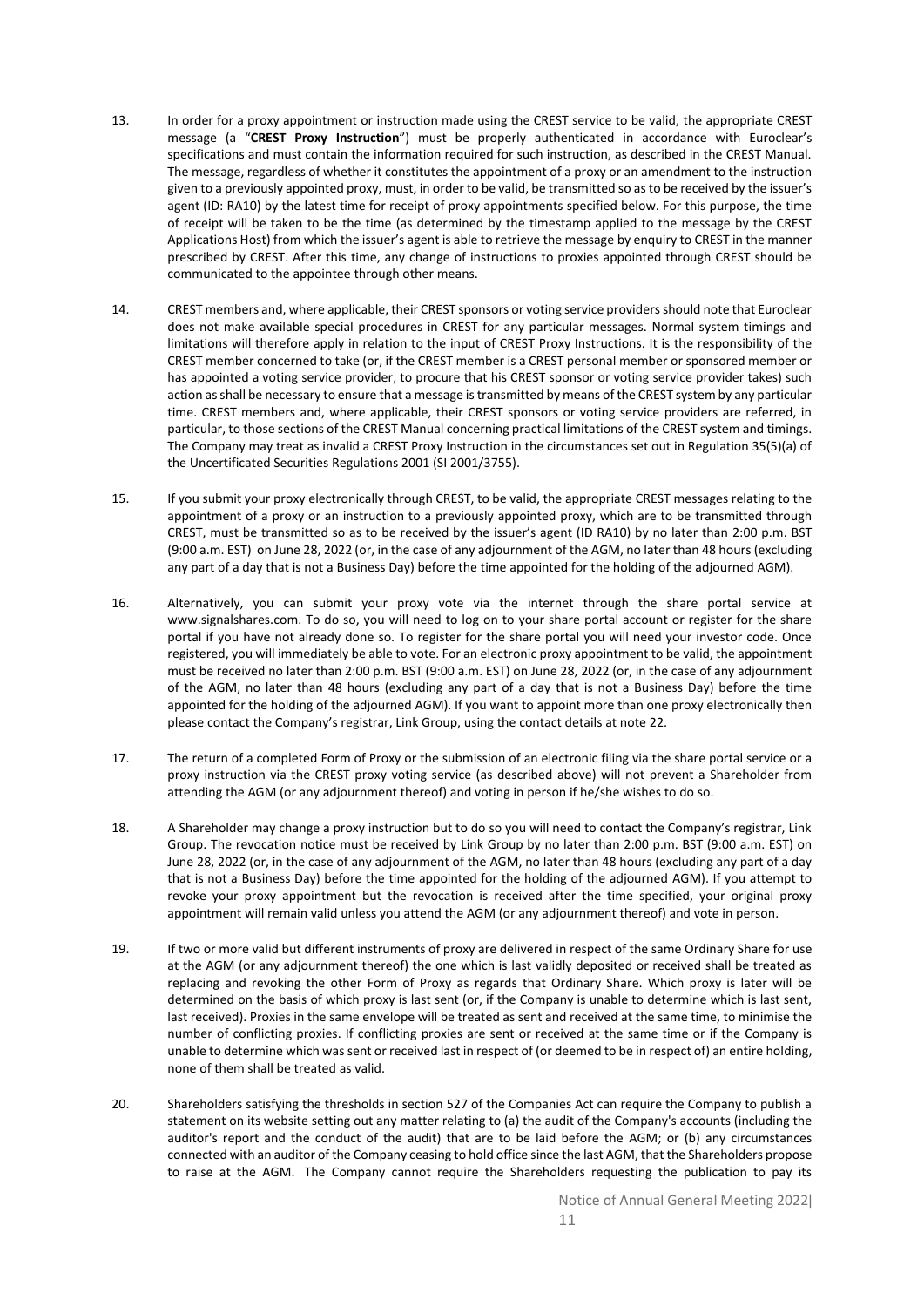expenses. Any statement placed on the website must also be sent to the Company's auditors no later than the time it makes its statement available on the website. The business which may be dealt with at the AGM includes any such statement that the Company has been required to publish on its website.

- 21. You may not use any electronic address (within the meaning of section 333(4) of the Companies Act) provided in either this notice of AGM or any related documents (including the Form of Proxy) to communicate with the Company for any purposes other than those expressly stated.
- 22. Except as provided above, Shareholders who wish to communicate with the Company in relation to the matters set out in this notice of AGM, including relating to the completion and/or return of your Form of Proxy, can contact the Company's registrar, Link Group, on +44 (0)371 664 0300. Calls are charged at the standard geographic rate and will vary by provider. Calls outside the United Kingdom will be charged at the applicable international rate. The helpline is open between 9.00 a.m. and 5.30 p.m., Monday to Friday excluding public holidays in England and Wales. Different charges may apply to calls from mobile telephones and calls may be recorded and randomly monitored for security and training purposes. Alternatively, you may submit a request in writing to PXS 1, Link Group, Central Square, 29 Wellington Street, Leeds, LS1 4DL, United Kingdom or by email to shareholderenquiries@linkgroup.co.uk. Please note that Link Group cannot provide advice on the merits of the proposals referred to in this document or give any financial, legal or tax advice.
- 23. The Company may process personal data of attendees and participants at the AGM. This may include webcasts, photos, recording and audio and video links, as well as other forms of personal data. The Company shall process such personal data in accordance with its privacy policy, which can be found at www.amrytpharma.com.
- 24. Please note that the Company takes all reasonable precautions to ensure no viruses are present in any electronic communication it sends out but the Company cannot accept responsibility for loss or damage arising from the opening or use of any email or attachments from the Company and recommends that Shareholders subject all messages to virus checking procedures prior to use. Any electronic communication received by the Company, including any electronic filing, that is found to contain any virus will not be accepted.
- 25. As at the Latest Practicable Date the Company's issued share capital consisted of 320,884,822 Ordinary Shares, and the Company did not hold any Ordinary Shares in treasury. Therefore, the total voting rights in the Company as at the Latest Practicable Date was 320,884,822.
- 26. A copy of this notice of AGM can be found on the Company's website at www.amrytpharma.com.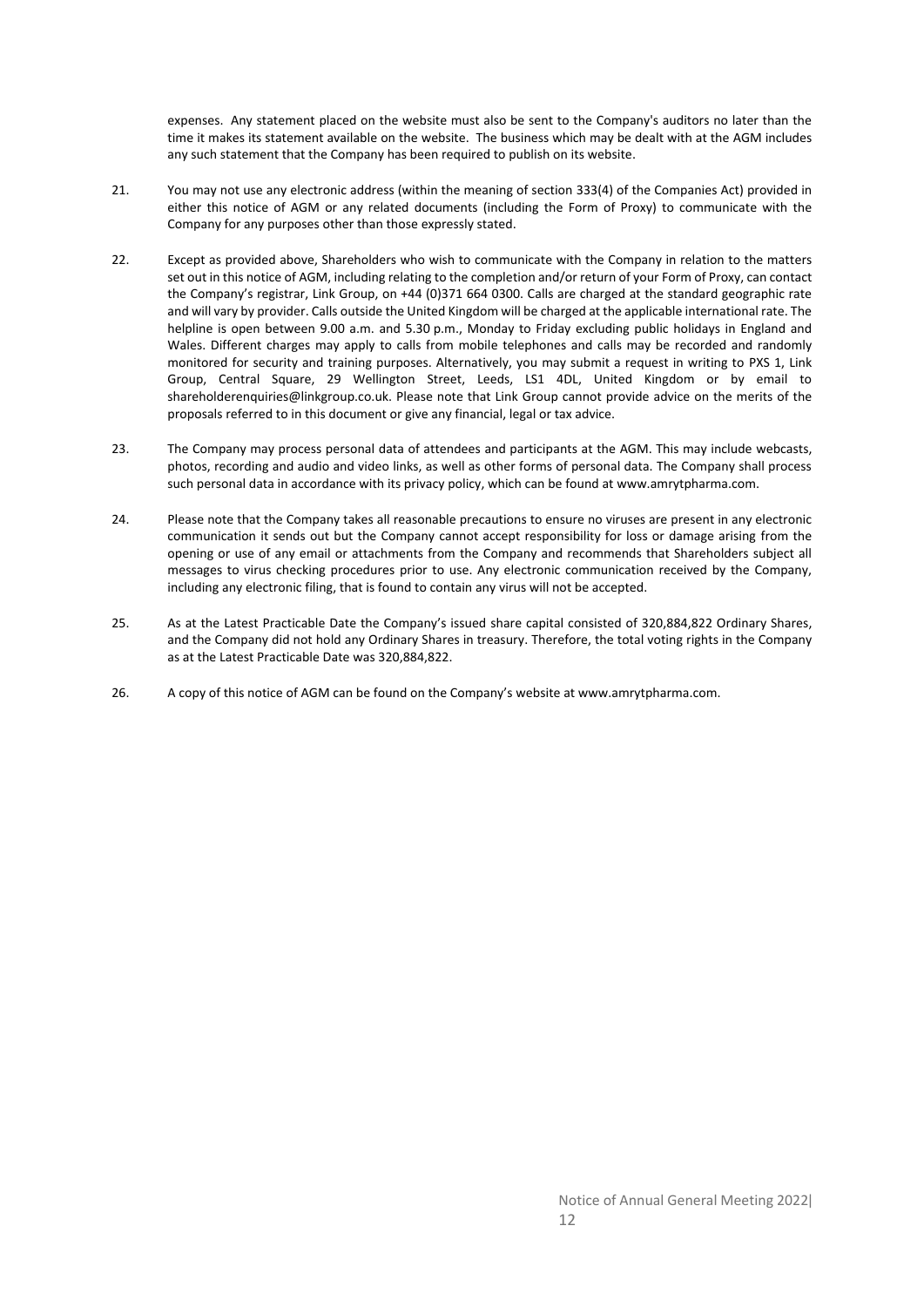## **DEFINITIONS AND INTERPRETATION**

References to time of day in this document is to the time of day in London, United Kingdom.

The following words and expressions shall have the following meanings in this document unless the context otherwise requires:

| "2021 Annual Report"         | the financial statements of the Company for the year ended December 31, 2021<br>together with the reports of the the directors of the Company and the auditor<br>thereon;                                                                                                                                          |
|------------------------------|--------------------------------------------------------------------------------------------------------------------------------------------------------------------------------------------------------------------------------------------------------------------------------------------------------------------|
| "Admission Document"         | the admission document relating to the Company published and dated 27 August<br>2019;                                                                                                                                                                                                                              |
| "ADSs"                       | American Depositary Shares, each representing five Ordinary Shares;                                                                                                                                                                                                                                                |
| "AGM"                        | the 2022 annual general meeting of the Company to be held at the Company's<br>headquarters at 45 Mespil Road, Dublin 4, Ireland at 2:00 p.m. BST (9:00 a.m. EST)<br>on June 30, 2022 to consider and, if thought fit, approve resolutions 1 to 8, notice<br>of which is set out on pages 7 to 12 of this document; |
| "Articles"                   | the articles of association of the Company in force from time to time;                                                                                                                                                                                                                                             |
| "Audit Committee"            | the audit committee of the Board from time to time, which as at the date of this<br>document comprises Stephen Wills as Chair, Donald Stern and Ray Stafford;                                                                                                                                                      |
| "Board" or "Directors"       | the board of directors of the Company from time to time, which as at the date of<br>this document comprises Ray Stafford, Dr. Joseph Wiley, George Hampton,<br>Rajkumar Kannan, Dr. Roni Mamluk, Dr. Alain Munoz, Donald Stern, Dr. Patrick Vink<br>and Stephen Wills;                                             |
| "Business Day"               | a day (not being a Saturday or Sunday) on which banks are open in London for the<br>transaction of normal banking business;                                                                                                                                                                                        |
| "Companies Act"              | the Companies Act 2006, as amended;                                                                                                                                                                                                                                                                                |
| "Company"                    | Amryt Pharma plc, a public limited company incorporated under the laws of<br>England and Wales with registered number 12107859;                                                                                                                                                                                    |
| "CREST"                      | the computerised settlement system to facilitate the transfer of title of shares in<br>uncertificated form, operated by Euroclear;                                                                                                                                                                                 |
| "CREST Manual"               | the CREST manual issued by Euroclear;                                                                                                                                                                                                                                                                              |
| "CREST Proxy<br>Instruction" | a proxy appointment or instruction made using the CREST service;                                                                                                                                                                                                                                                   |
| "CREST Regulations"          | the Uncertificated Securities Regulations 2001 (SI 2001/3755);                                                                                                                                                                                                                                                     |
| "Euroclear"                  | Euroclear UK & International Limited;                                                                                                                                                                                                                                                                              |
| "Form of Proxy"              | the form of proxy for use at the AGM enclosed with this document;                                                                                                                                                                                                                                                  |
| "Group"                      | the Company and each of its direct and indirect subsidiaries from time to time;                                                                                                                                                                                                                                    |